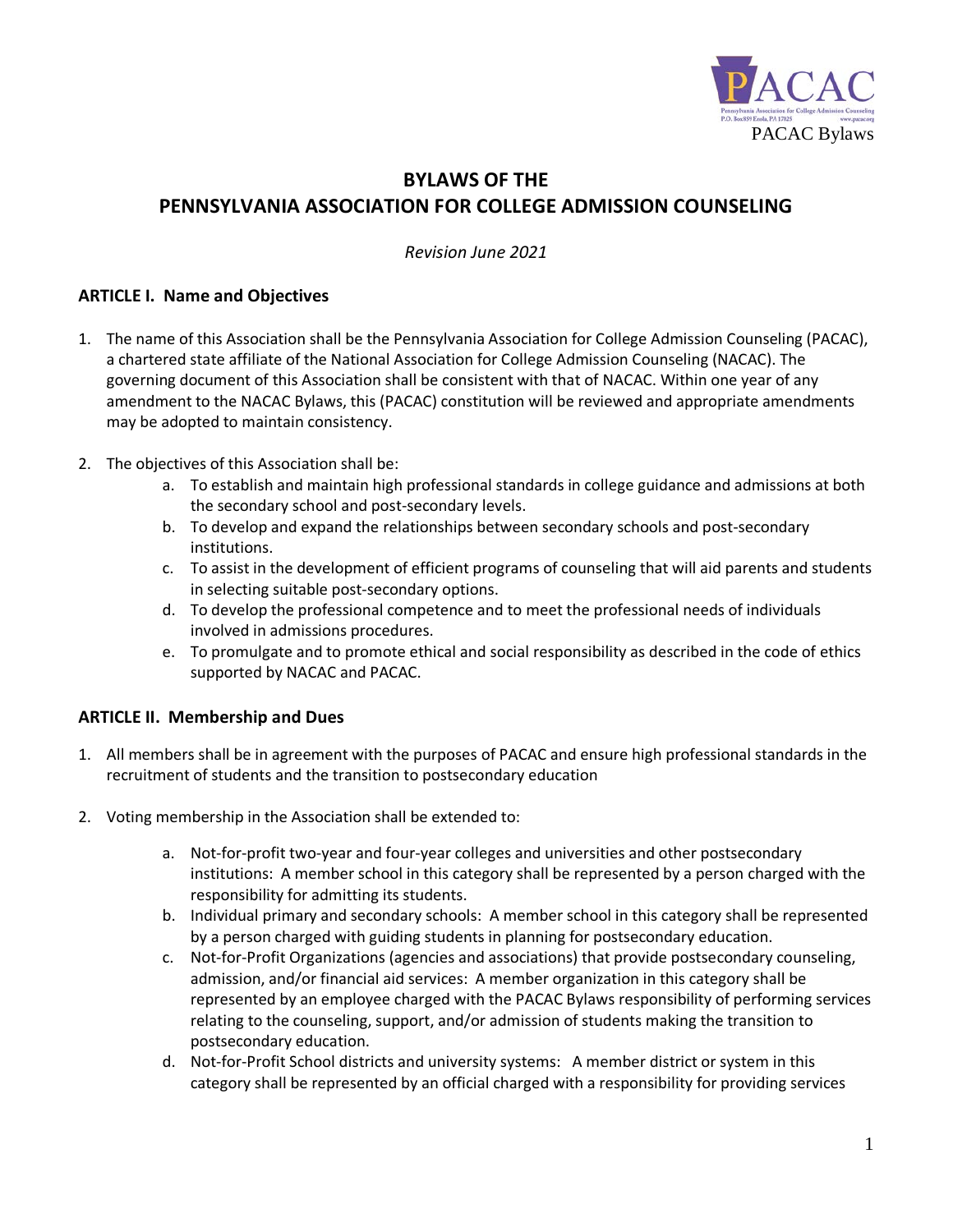

relating to the counseling, support, and/or admission of students making the transition to postsecondary education.

- e. Individuals whose professional activity in the area of admission counseling is at a PACAC member institution or organization meeting the guidelines of Section 2a, 2b, 2c, or 2d of this ARTICLE.
- f. Individuals not employed by a PACAC member institution or organization, who provide counseling, admission, and/or financial aid services to students making the transition to postsecondary education.
- g. Individuals who have retired from full-time employment within the profession. Retiree members are considered voting members paying a nominal fee.
- h. Non-Affiliated Members: A member who was employed at a voting member institution or organization during the current year or immediately preceding membership year who is no longer employed by any member or member-eligible institution.
- i. Not-for-profit Community Based Organizations (CBO): A member CBO in this category shall be represented by an official who provides counseling, admission or financial aid services only to students at the state or local level on an on-going basis.
- j. Individuals who work for voting member eligible institutions and CBOs that have not joined PACAC, as well as school district and university system administrators.
- 3. Non-voting (associate) membership in the Association shall be extended in accordance with ARTICLE I, Section 2 of the Articles of Incorporation and Bylaws of the National Association for College Admission Counseling to the following:
	- a. Primary schools, secondary schools, colleges, universities, other postsecondary institutions, school districts, university systems, and organizations (agencies and associations) not located within the Commonwealth of Pennsylvania which are eligible for voting membership in NACAC
	- b. Organizations and institutions which are not eligible for membership under ARTICLE II, Section 2a, 2b, 2c, or 2d of the PACAC Bylaws that provide counseling, admission and financial aid services to students making the transition to postsecondary education, and whose purposes are in agreement with those of PACAC and NACAC.
	- c. Individuals employed by institutions which are voting members of PACAC, who are not directly involved in the admission of students but whose professional responsibilities are related to serving students who are making the transition to postsecondary education.
	- d. Individuals employed by institutions which are not eligible to be voting members of PACAC, who provide counseling, admissions or financial aid services and who are in agreement with the purposes of PACAC and NACAC.
	- e. Honorary PACAC Membership for Outstanding Contribution / Leadership is recommended by the Membership Committee to an individual who has been in the profession for at least five (5) years, has contributed significantly to PACAC, and has either left the profession or has left the PACAC region. Honorary members do not vote or pay fees. Upon returning to PA or to the profession, voting membership will be resumed and annual dues will be required.
	- f. Emeritus status is granted by the Executive Committee to those long standing, highly visible, dedicated professional members of the organization who have retired from the collegecounseling profession but may still be employed full time in another area. Emeritus members do not vote or pay fees.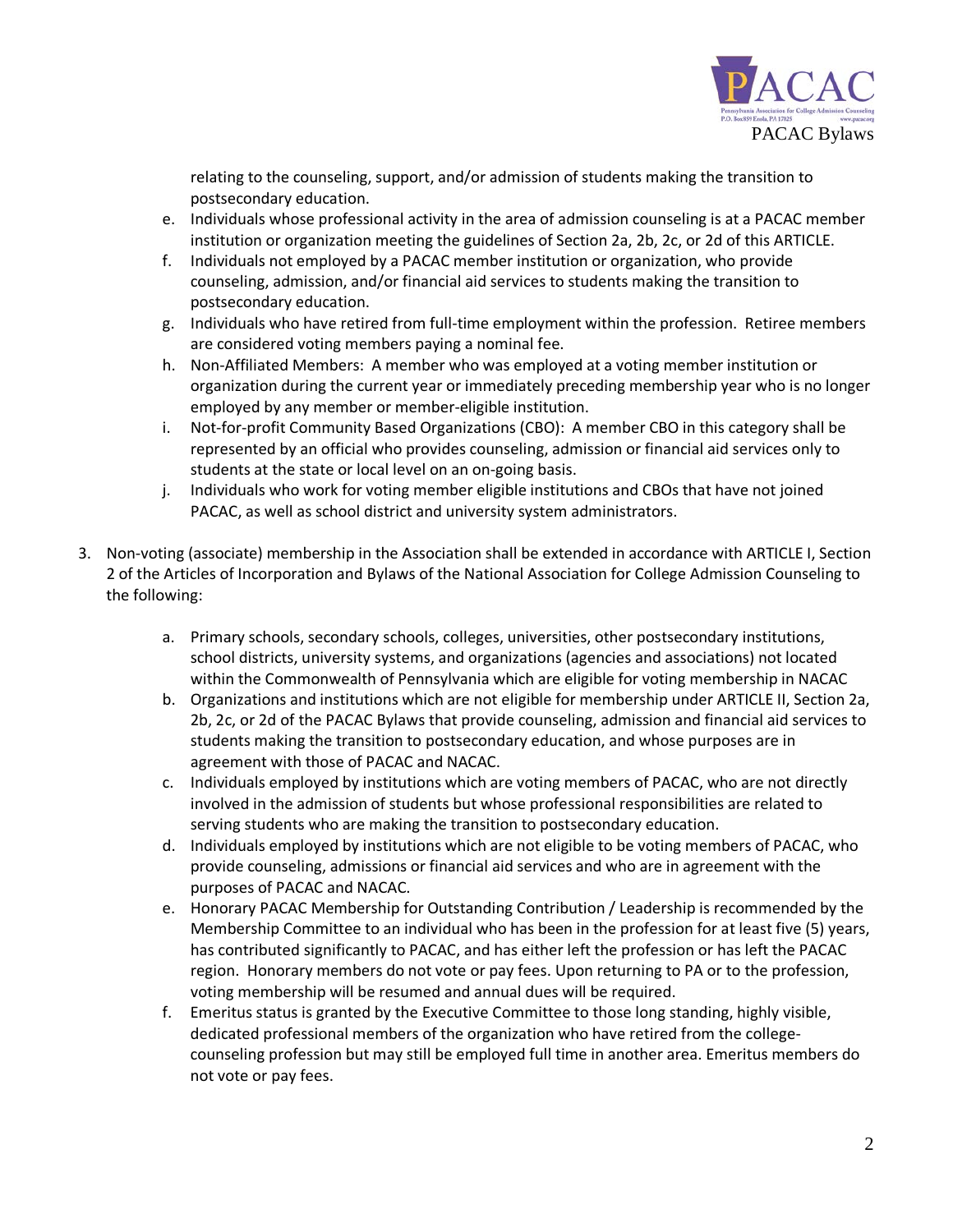

- g. Individuals who are enrolled in graduate programs preparing for a professional position through which they will provide counseling, admission, and/or financial aid services to students making the transition to postsecondary education.
- 4. The membership cycle for all PACAC members will commence on the first day of September and end on the last day of August.
- 5. Dues shall be established by the Executive Committee with guidance from the Chairperson of the Membership Committee.

#### **ARTICLE III. Meetings**

- 1. There shall be at least two general membership meetings held each year. The Annual Meeting of the membership will be held during the annual PACAC Conference; the other meeting of the membership may be held during the NACAC Conference or at a later date using either a virtual or in-person format to be determined by the Officers. Other meetings may be called by the president in consultation with the officers.
- 2. Quora A majority of the Executive Committee shall constitute a quorum for a meeting of the Executive Committee. Five percent of PACAC voting members will constitute a quorum for the general membership meetings held twice a year. Only voting members who are in good standing on the fifteenth day prior to a general membership meeting shall be entitled to vote.
- 3. Parliamentary Authority The latest edition of Robert's Rules of Order will govern all rules not specifically covered by the Bylaws and Standing rules of PACAC or the Bylaws of NACAC.

#### **ARTICLE IV. President's Council and Executive Committee**

- 1. The President's Council and Executive Committee of PACAC serve to advise the President and provide administrative leadership in developing and implementing association policies, programs and services**.**
- 2. Membership in the President's Council shall include:
	- a. The President
	- b. The President Elect
	- c. The Immediate Past President
	- d. The Treasurer
	- e. The Chair of the Finance and Budget Committee
	- f. The Three Divisional Directors for Public Advocacy, Marketing and Communications, and Professional Development
- 3. Membership of the Executive Committee of PACAC shall include:
	- a. The President's Council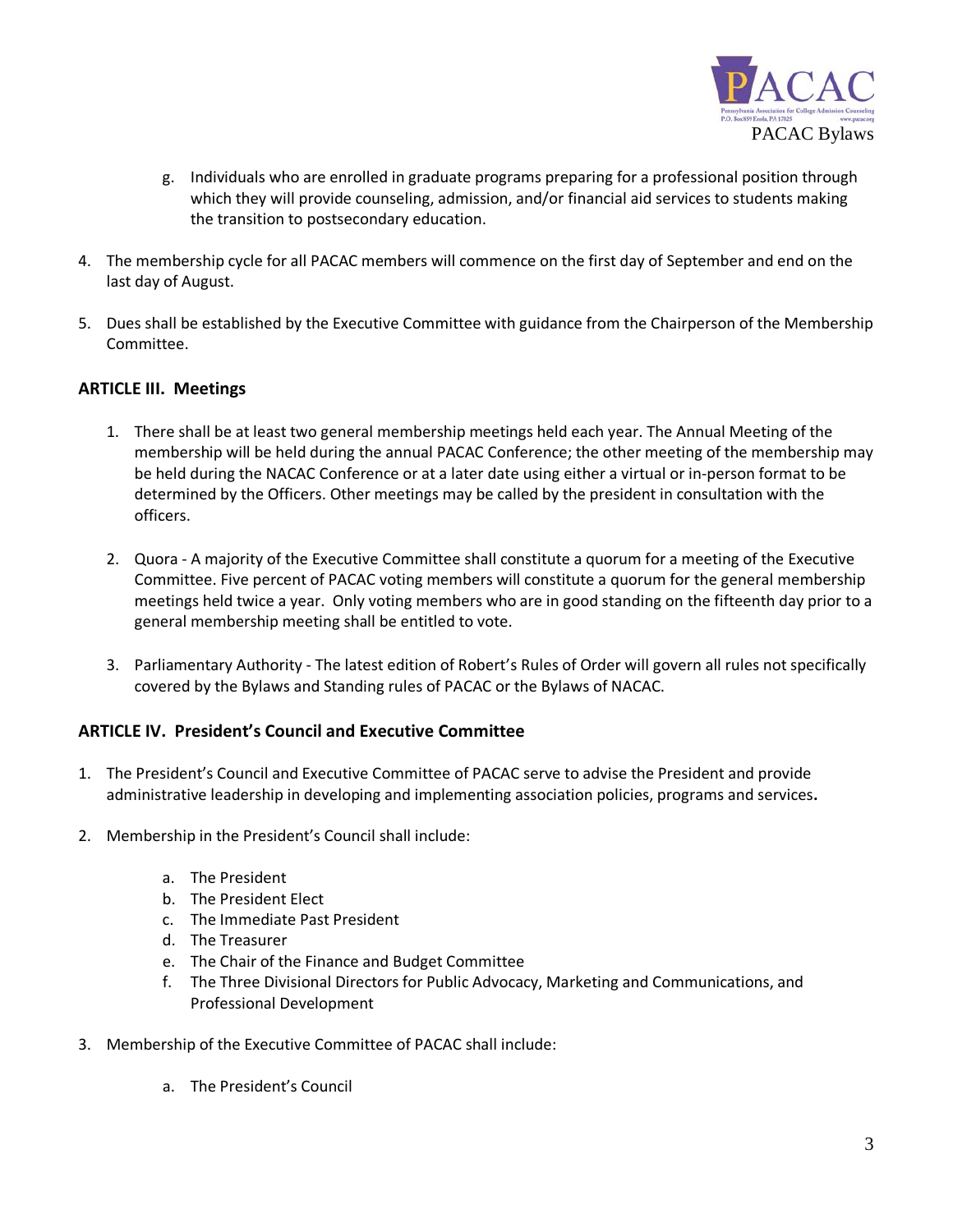

- b. Three At-Large Delegates to the Executive Committee elected by the eligible voting members present at the annual meeting of PACAC. Their term of office shall be three years unless reelected by the members.
- c. All persons chairing standing committees.
- d. The PACAC Executive Assistant, the Treasurer-Elect, and the Chair-Elect of the Conference Planning Committee are *ex officio* non-voting members.
- e. The Pennsylvania School Counselors Association liaison is a non-voting advisory member who is not subject to the Executive Committee meeting attendance policy.
- 4. All President's Council and Executive Committee members must be individual PACAC voting members or their institution's principal voting member at the time they assume office and throughout their tenure on the Executive Committee. All Executive Committee members must also hold membership in NACAC.
- 5. All members of the President's Council and Executive Committee are subject to the legal obligations of "duty of care" and "duty of loyalty" as explained in PACAC's "Executive Committee Responsibilities of Leadership Handbook" and shall perform specific duties, also outlined therein, as well as those described in ARTICLE VI.
- 6. All members of the President's Council and Executive Committee are expected to attend meetings as called by the President. Excused absences are at the discretion of the President; unexcused absences are not acceptable. Failure to meet this obligation may result in dismissal from the Executive Committee.
- 7. In the case of any other unusual circumstances affecting the availability and service of any at-large delegate, the President will chair a group comprised of officers of the Association to address the circumstances and determine appropriate actions. At-large delegates will be appointed for the remainder of the term that would have been served by the elected delegate, pending approval by the membership at the next membership meeting.

## **ARTICLE V. Election of Officers**

- 1. The officers shall be the President, the President-Elect, the Immediate Past President, the Treasurer**,** and the Chair of the Finance and Budget Committee.
- 2. Nominations will be sought from the general membership through a process approved and updated periodically by the PACAC Executive Committee to insure that:
	- a. Officers nominated shall be individual voting members or their institution's principal voting member of PACAC, whose professional responsibilities are related to students' successful transition from secondary school to a place of higher education.
	- b. Officers nominated shall have a record of service to PACAC through participation on one or more of its standing committees, regional college fairs, conference or professional development presentations, Executive Committee or PACAC special projects.
	- c. Officers nominated and selected for the slate presented to the general membership for vote shall, as much as possible, represent a balance of independent, public and private Pennsylvania secondary school and college admission counselors.
- 3. The officers shall be elected by a majority vote of the eligible PACAC voting members in good standing present at the annual Conference meeting of the general membership of PACAC. Each officer shall serve a term of one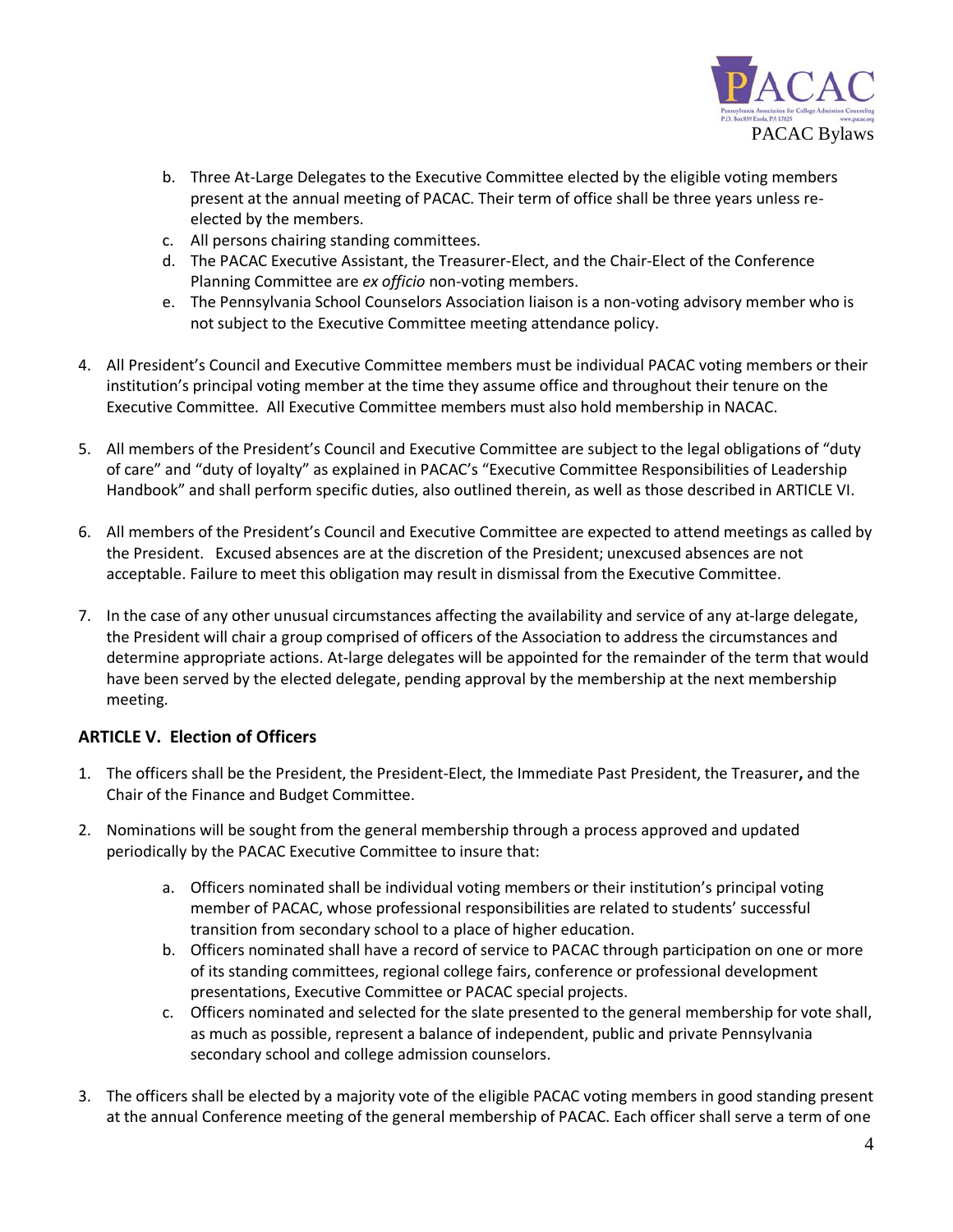

year unless re-elected by the members. The Treasurer shall first serve a one-year non-officer term as Treasurer-Elect, followed by successive one-year terms as the Treasurer and the Chair of Finance and Budget Committee. No officer may serve more than two consecutive terms in the same office. The official term of office for all officers will commence at the close of the Annual Conference.

# **ARTICLE VI. Duties of the Officers**

- 1. The duties of the President shall be:
	- a. To preside at any meeting of the Association or Executive Committee
	- b. To prepare the agenda for general membership and Executive Committee meetings
	- c. To appoint any special committees deemed advisable
	- d. To serve as an ex-officio member of all committees
	- e. To serve as a delegate to the NACAC Assembly
	- f. To appoint the divisional directors for Public Advocacy, Marketing and Communications, and Professional Development
	- g. To appoint the chairperson of each standing committee of the Association
	- h. To represent PACAC at NACAC leadership and government institutes
	- i. To share with the Treasurer and Chair of the Finance and Budget Committee all financial responsibilities of the Association
	- j. To serve on the Governance and Nominating Committee
	- k. To serve on the Past Presidents Advisory Committee
	- l. To review on an annual basis the performance of the Executive Assistant as guided by established protocols
	- m. To foster a culture of giving, encourage an annual lead gift by PACAC leadership
- 2. The duties of the President-Elect shall be:
	- a. To preside at any meeting of the Association in the absence of the President and to assist the President as requested
	- b. To serve as a member of and advisor to the Conference Planning Committee
	- c. To serve as a delegate to the NACAC Assembly
	- d. To serve on the Past Presidents Advisory Committee
	- e. To represent PACAC at NACAC leadership and government institutes
	- f. To succeed to the office of President in the event of an early vacancy in that office and then continue on to serve the normal term as President
	- g. To chair the CAP Grant Committee
	- h. To serve on the Finance and Budget Committee
	- i. To monitor and review the Association's data collection from committee chairs to ensure up to date and accurate records from PACAC programming
- 3. The duties of the Immediate Past President shall be:
	- a. To serve as chief delegate to the NACAC Assembly and to certify that all delegates and alternates to the NACAC Assembly are either individual members of, or principal representatives of institutional members of, PACAC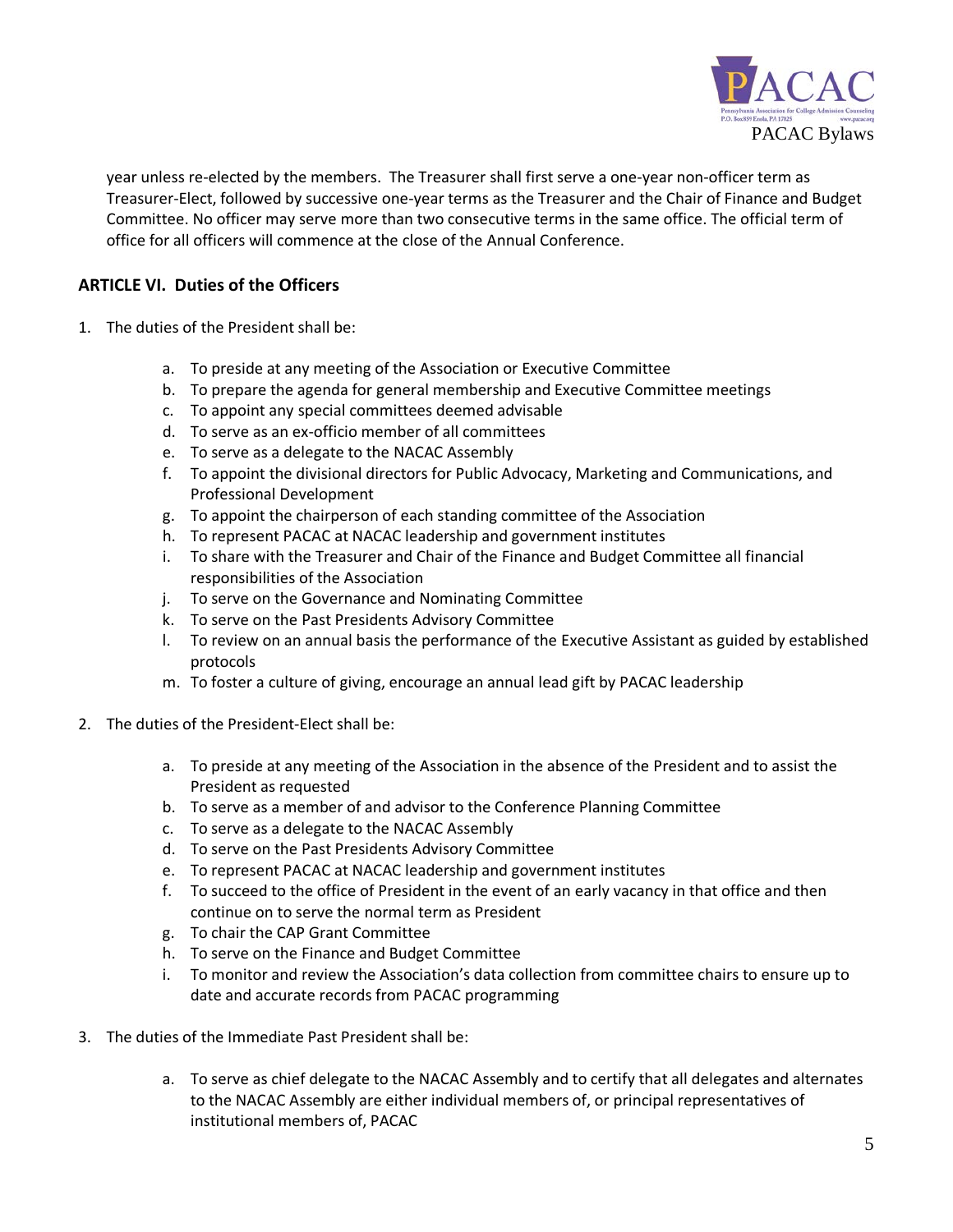

- b. To appoint delegates to the NACAC Assembly from the list of elected alternates as necessary
- c. To chair the PACAC Governance and Nominating Committee
- d. To chair the Past Presidents Advisory Committee, which will consist of all former Past Presidents, both active and retired
- e. To serve on the Finance and Budget Committee
- 4. In the event that PACAC does not have an Immediate Past President, the duties described in ARTICLE VI, Section 3 will be managed by the next most Immediate Past President who is an active member.
- 5. The duties of the Treasurer shall be:
	- a. Serve a one-year (non-officer) term as Treasurer-Elect, followed by successive one-year terms as the Treasurer and Chair of the Finance and Budget Committee.
	- b. To gain a thorough understanding of the Association's financial situation, with special emphasis on the management of the PACAC's investments and endowment
	- c. To share with the President and Chair of the Finance and Budget Committee all financial responsibilities of the Association
	- d. To be responsible for the payment of all bills
	- e. To retain records and to report quarterly to the Executive Committee and semi-annually to the general membership on the financial condition of the Association
	- f. To serve as a member of the PACAC Finance and Budget Committee
- 6. The duties of the Chair of the Finance and Budget Committee shall be:
	- a. To chair the Finance and Budget Committee
	- b. To maintain PACAC's operating accounts, investments and endowment
	- c. To prepare PACAC's annual budget
	- d. To review and administer PACAC's insurance contracts
	- e. To oversee the preparation of the Association's tax forms and audit materials
	- f. To support and advise the efforts of the College Fairs Committee Chair
- 7. In the case of any other unusual circumstances affecting the availability and service of any officers other than the President, the President will chair a group comprised of officers of the Association to address the circumstances and determine appropriate actions. Officers may be appointed by this group to fill vacancies on the Executive Committee. The appointments will be for the remainder of the term that would have been served by the elected officer.

## **ARTICLE VII. Delegates to the NACAC Assembly**

- 1. Delegates to the NACAC Assembly shall be elected for three-year terms by members of PACAC who are also voting members in good standing of NACAC using a separate slate specifically for the use of electing NACAC delegates.
- 2. Alternate Delegates may be chosen by the Governance and Nominating Committee from past presidents to replace a Delegate at the NACAC Assembly if a situation arises that prevents the Delegate from attending the Assembly.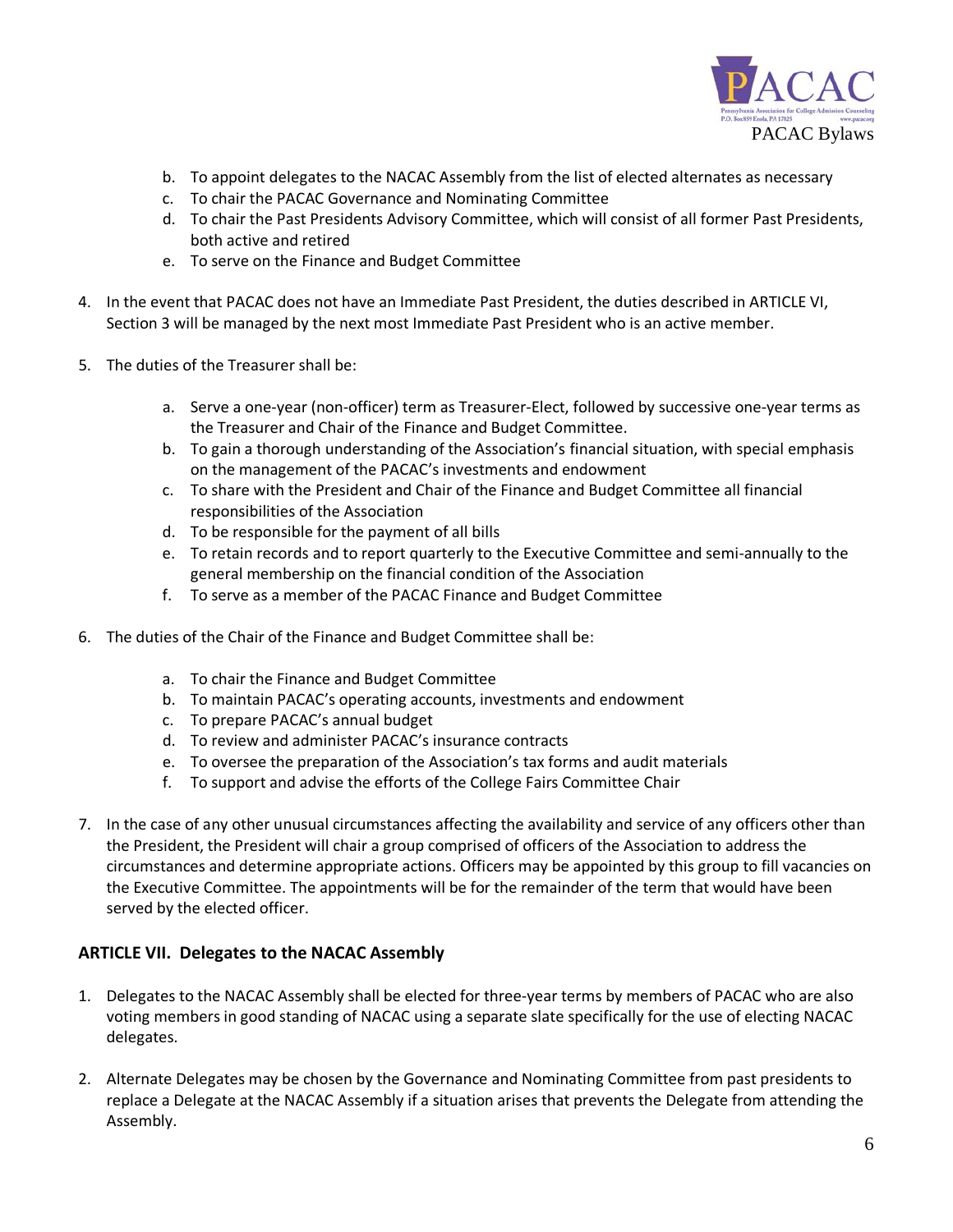

- 3. The Chief Executive Officer of NACAC shall be notified of the names and terms of office for all Delegates and Alternate Delegates no later than June 30th of the year in which they are to be seated.
- 4. Delegates and alternate delegates shall be a NACAC voting members in good standing in NACAC by July 15 immediately preceding the next annual meeting of the Assembly. In order to remain delegates of the Assembly, incumbents must continue to be NACAC voting members in good standing or the principal representatives of a NACAC voting institution or organization member in good standing in the Affiliate represented through their terms of service. However, incumbents shall have one hundred eighty (180) days following a change in employment to become NACAC voting members or the principal representatives of another NACAC voting institution or organization member within that Affiliate without forfeiting their delegate status.

#### **ARTICLE VIII. Divisional Directors**

- 1. The following divisional directors have been approved by the PACAC Executive Committee:
	- a. Director of Public Advocacy
	- b. Director of Marketing and Communication
	- c. Director of Professional Development
	- d. Divisional Directors will be PACAC voting members appointed by the President in consultation with the other officers of the Association.
- 2. Purposes of the PACAC Divisional Directors
	- a. The Director of Public Advocacy is charged with supporting and coordinating the efforts of the Inclusion, Access, and Success; Admission Practices; and Government Relations standing committees as they advance the components of the Association's mission.
	- b. The Director of Marketing and Communication is charged with supporting and coordinating the efforts of the Communications Committee (The Pacer); the Membership Committee; and the Secondary School Counseling Committee as they advance the components of the Association's mission.
	- c. The Director of Professional Development is charged with supporting and coordinating the efforts of the Conference Planning Committee, and the Professional Development Committee as they advance the components of the Association's mission.

## **ARTICLE IX. Standing Committees**

- 1. The following standing committees have been approved by the PACAC Executive Committee:
	- a. The Admission Practices Committee
	- b. The College Fairs Committee
	- c. The Communications Committee
	- d. The Conference Planning Committee
	- e. The Finance and Budget Committee
	- f. The Governance and Nominating Committee
	- g. The Government Relations Committee